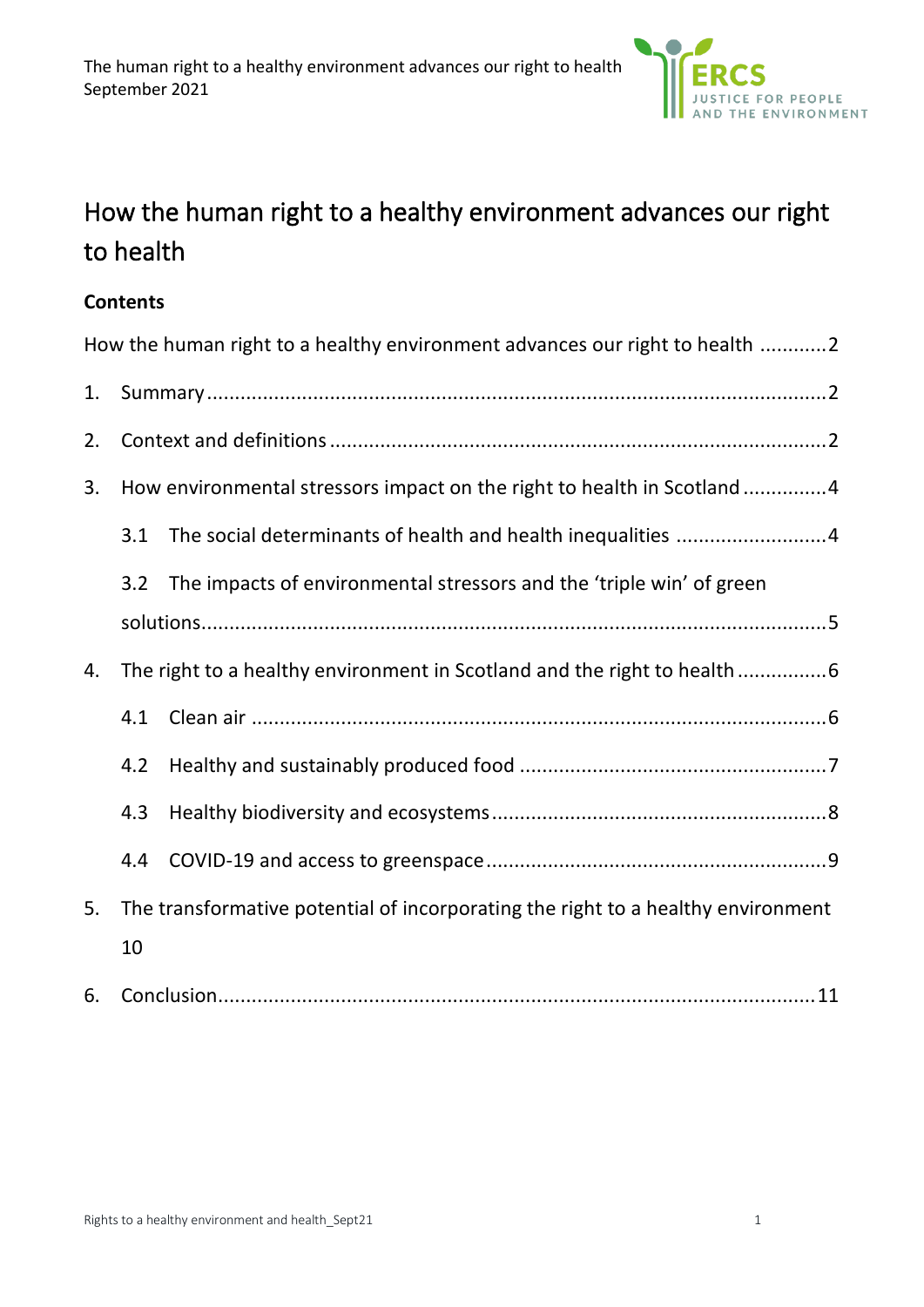

# <span id="page-1-0"></span>How the human right to a healthy environment advances our right to health

## <span id="page-1-1"></span>1. Summary

A healthy environment leads to healthier lives in Scotland. This briefing explores how environmental burdens continue to exacerbate health inequalities in Scotland, using some of the defining features of the substantive right to a healthy environment. The human right to a healthy environment underpins our right to the highest standard of physical and mental health. Incorporation of these rights has the potential to transform policy choices to tackle both environmental and health inequalities in Scotland.

## <span id="page-1-2"></span>2. Context and definitions

In March 2021, the Scottish Government welcomed recommendations from its National Taskforce for Human Rights Leadership ('the Taskforce') to introduce a new legal framework which will see new categories of human rights brought into Scots law.<sup>1</sup> These new rights will be added to the existing human rights that are already protected in Scotland under the Human Rights Act 1998 and the new United Nations Convention on the Rights of the Child (Incorporation) (Scotland) Bill. Included in its recommendations for incorporation are the right to a healthy environment and the United Nations International Covenant on Economic, Social, and Cultural Rights ('ICESCR') - which enshrines the right to health at Article  $12.^2$  In September 2021, the Scottish Government announced it would consult on a new Human Rights Bill 'in the coming year.'<sup>3</sup>

Article 12 ICESCR enshrines 'the right of everyone to the enjoyment of the highest attainable standard of physical and mental health.'<sup>4</sup> This right is not only about access to healthcare services, but goes much beyond that. The right to health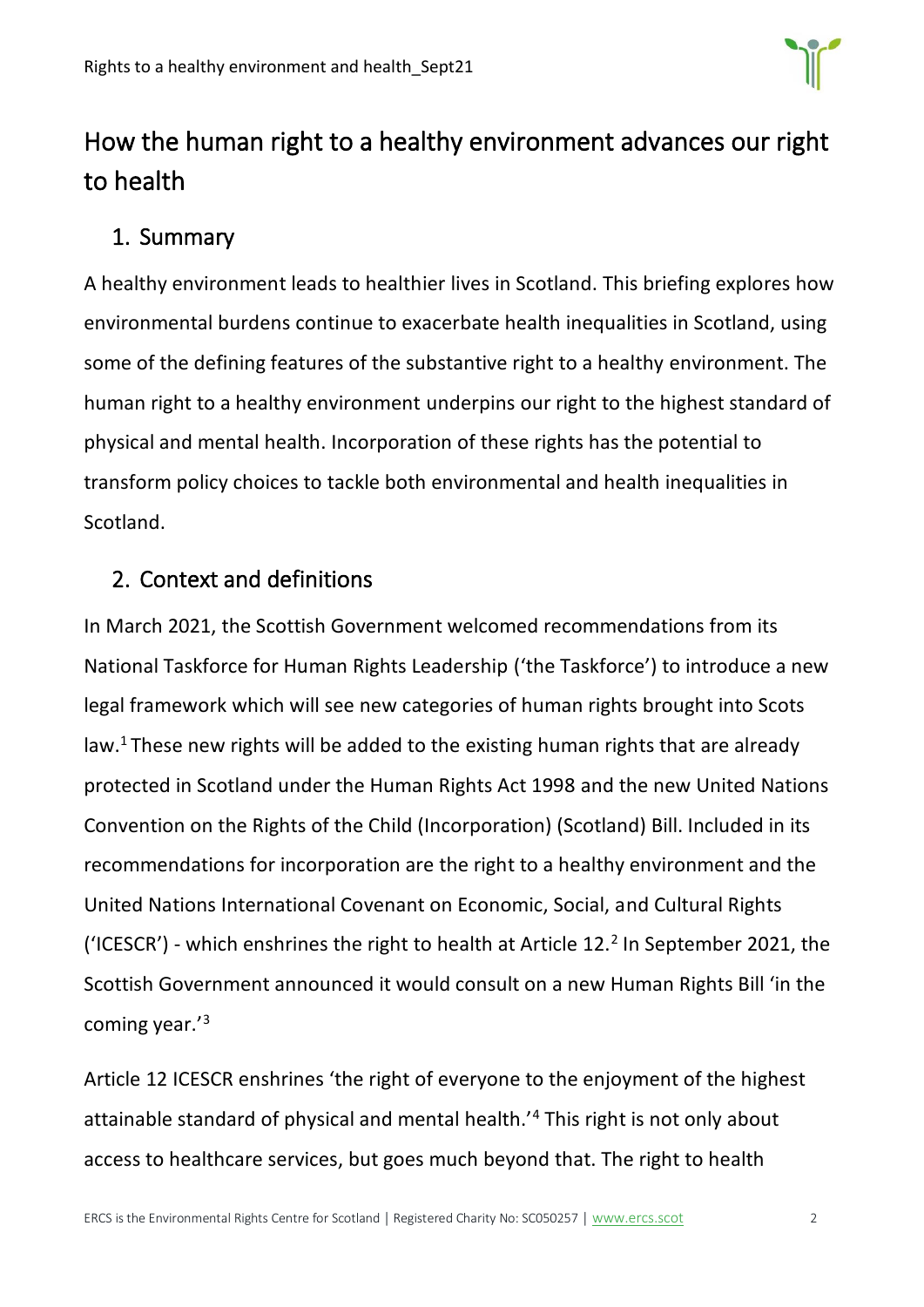'creates a legal obligation on states to ensure **access** to timely, acceptable, and affordable health care of appropriate quality, as well as to providing for the **underlying determinants** of health, such as safe and potable water, sanitation, food, housing, health-related information and education, and gender equality.<sup>'5</sup> It includes freedoms, such as from unnecessary medical treatment, as well as entitlements such as equal access to healthcare. This is not simply the right to be healthy; it should be understood as a right to 'a variety of facilities, goods, services and conditions necessary for the realization of the highest attainable standard of health'. 6

The Taskforce's Report recommends that the right to a healthy environment be incorporated 'with substantive and procedural elements.'<sup>7</sup> The substantive right to a healthy environment would, for the first time, give the public a legal basis to have a healthy environment as a standalone human right. The Taskforce's Report defines the substantive right to a healthy environment as including the inter-dependent environmental features of 'clean air, a safe climate, access to safe water and adequate sanitation, healthy and sustainably produced food, non-toxic environments in which to live, work, study and play, and healthy biodiversity and ecosystems.'<sup>8</sup> This aligns with the definition given by the UN Special Rapporteur on human rights and the environment.<sup>9</sup> 156 out of 193 United Nations Member States have already recognised the human right to a healthy environment, $10$  and there is evidence that the incorporation of the human right to a healthy environment is associated with improved environmental outcomes.<sup>11</sup>

The procedural right to a healthy environment creates three human rights relating to democratic processes as created by the Aarhus Convention, which Scotland is obliged to implement. These are: the right of access to environmental information, the right to participate in environmental decision-making, and the right of access to justice and effective remedies in relation to environmental matters.<sup>12</sup> Scotland's legal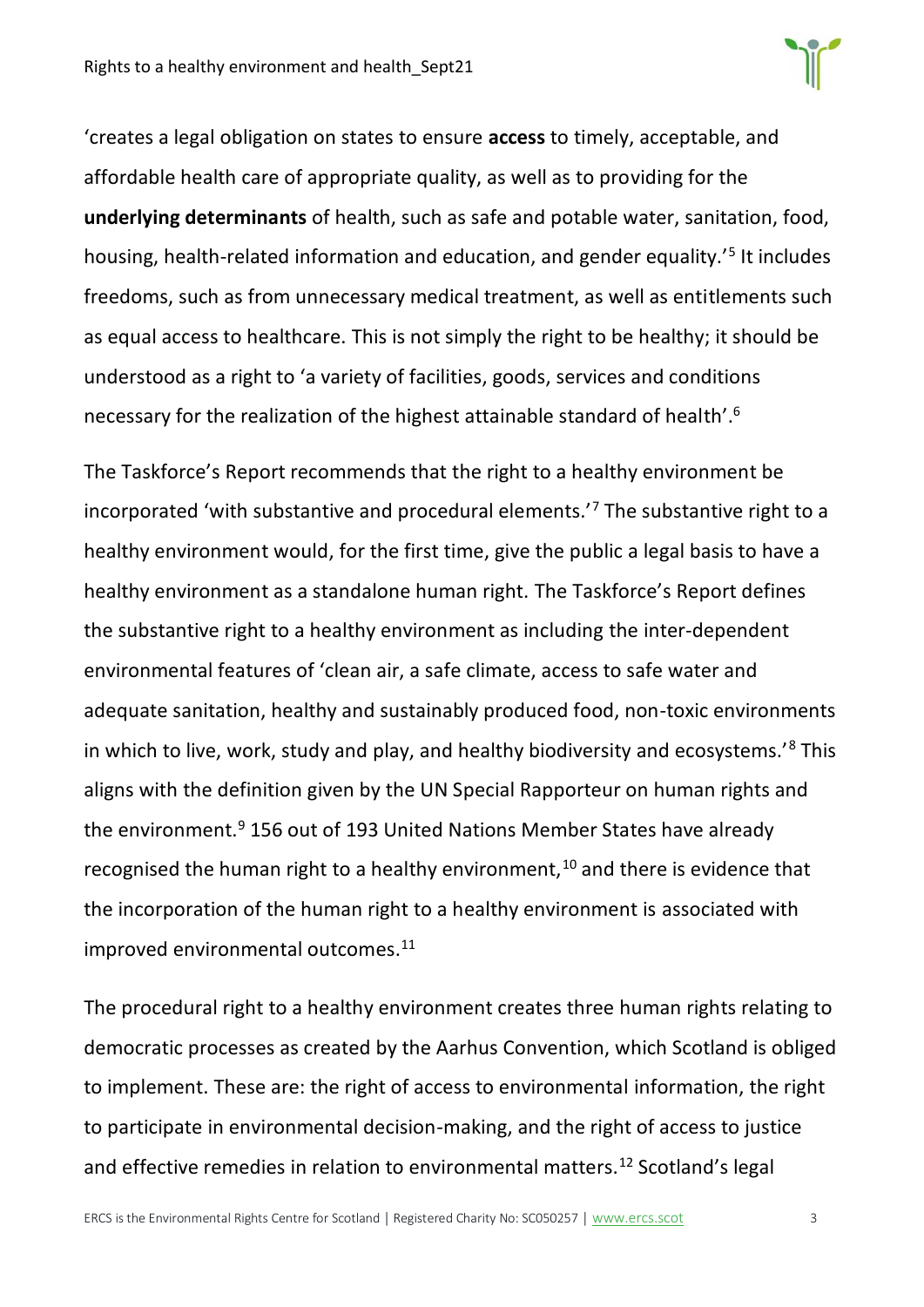system is currently not compliant with the Convention on access to justice due to the excessive costs of environmental litigation.<sup>13</sup> To find out more, see the Environmental Rights Centre for Scotland's website and resources.<sup>14</sup>

# <span id="page-3-0"></span>3. How environmental stressors impact on the right to health in Scotland

#### <span id="page-3-1"></span>**3.1 The social determinants of health and health inequalities**

In Scotland, not everyone enjoys the right to the highest attainable standard of physical and mental health.<sup>15</sup> The broad social and economic circumstances that together influence health throughout the life course are known as the 'social determinants of health' and there is a social gradient across many of these determinants, with people on the lowest incomes experiencing worse health outcomes.

Public Health Scotland defines health inequalities as 'the unjust and avoidable differences in people's health across the population and between specific population groups.'<sup>16</sup> It states, 'health inequalities go against the principles of social justice because they are avoidable. They do not occur randomly or by chance. They are socially determined by circumstances largely beyond an individual's control. These circumstances disadvantage people and limit their chance to live longer, healthier lives.'<sup>17</sup> For example: in the most affluent areas of Scotland men experience 23.8 more years of good health and women experience 22.6 more years good health. 18

The most widely used model to illustrate the social determinants of health is the 1991 Dahlgren-Whitehead 'rainbow model' (Figure 1). The model places our individual characteristics at the centre, surrounded by the different layers of influences on our health: individual lifestyle factors, social and community networks, living and working conditions, and the wider socio-economic, cultural, and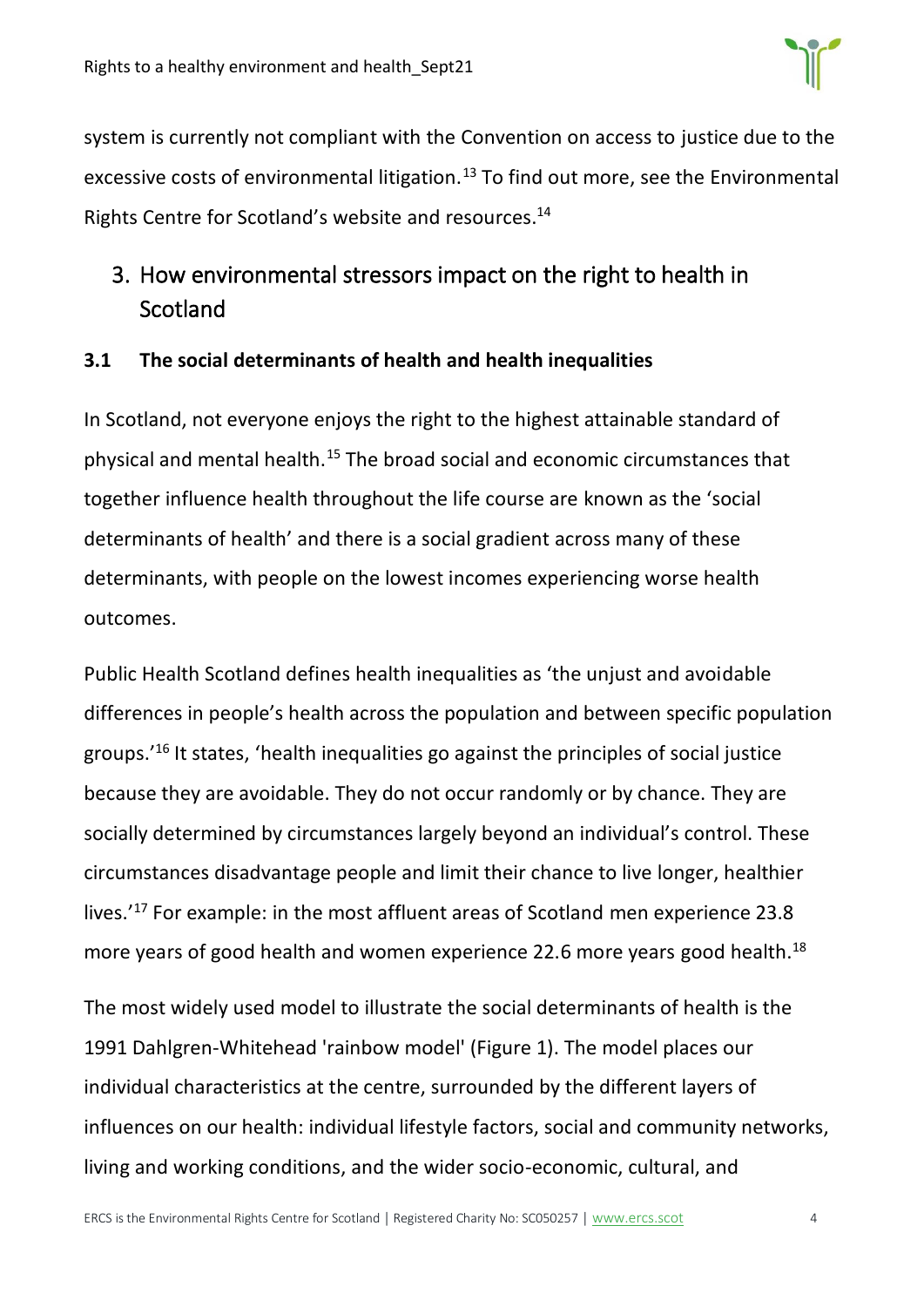

environmental conditions. There are clear overlaps with this model and the features included within the substantive right to a healthy environment outlined above. Importantly, it highlights how where we live, and the quality of the environment, impacts on our health outcomes.



### **Figure 1: The Dahlgren-Whitehead Rainbow model of the social determinants of health**

#### <span id="page-4-0"></span>**3.2 The impacts of environmental stressors and the 'triple win' of green solutions**

The European Environment Agency has highlighted the clear links between a healthy environment and healthy lives in the European context.<sup>19</sup> It emphasises that the burden of health problems caused by a poor environment are not evenly spread, with the most vulnerable people in our society (for example, children, older people, people with health problems) hardest hit by environmental stressors such as air pollution, noise, chemicals and high temperatures. In addition, socially disadvantaged groups are less resilient to the impacts of climate change because they have fewer resources to adapt and recover, all of which exacerbate existing health inequalities.<sup>20</sup>

In addition, across Europe, urban areas of highest disadvantage have least access to good quality greenspace which can reduce exposure to environmental stressors and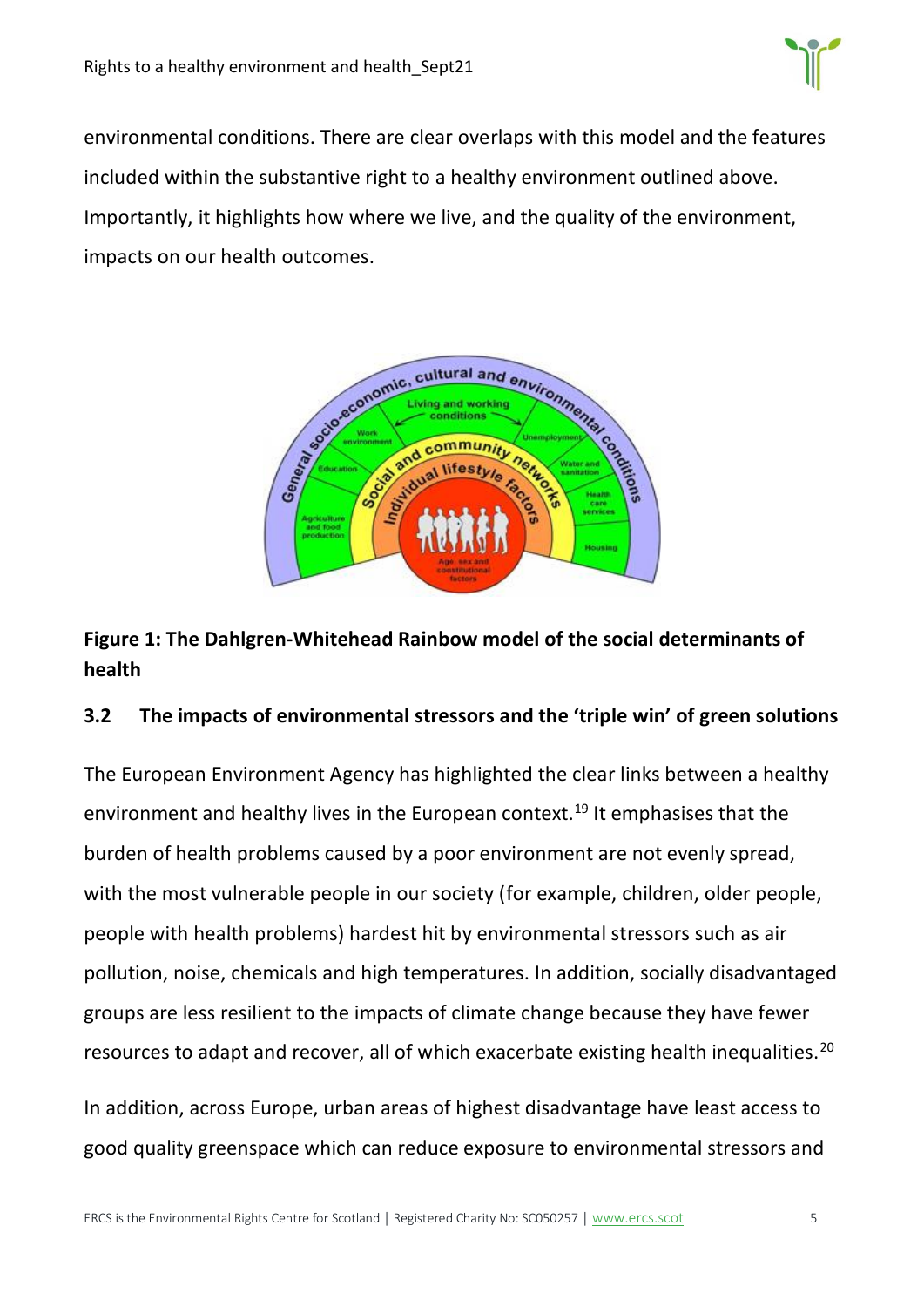

promote health and well-being.<sup>21</sup> There is a growing body of Scottish research on 'green health' investigating the ways in which access to good quality urban greenspace mediates health and wellbeing outcomes by promoting physical activity, mental and social health, and reducing health inequalities.<sup>22</sup> Hence, green solutions offer a 'triple win' of benefitting the environment, health and society. For example, expanding high-quality green and blue spaces in urban areas could mitigate environmental pollution and support biodiversity, improve population health, and encourage social cohesion.<sup>23</sup>

# <span id="page-5-0"></span>4. The right to a healthy environment in Scotland and the right to health

In this section, we explore how environmental stressors and health inequalities manifest in relation to our lack of enjoyment of three of the six defining features of the substantive right to a healthy environment: clean **air**, healthy and sustainably produced **food**, and healthy **biodiversity** and ecosystems. We also consider the interaction between environmental quality, access to greenspace and unequal access to the right to health in relation to **COVID-19**.

#### <span id="page-5-1"></span>**4.1 Clean air**

Air pollution is a major cause of premature death and disease, is considered to be the biggest environmental health risk across Europe,<sup>24</sup> and is responsible for 28000 – 36000 'attributable deaths' in the UK per year.<sup>25</sup>

Air pollution in many parts of Scotland remains at levels which are damaging to human health: local authorities have designated a total of 36 Air Quality Management Areas,<sup>26</sup> mainly in urban centres, where air quality objectives set in line with World Health Organisation safety standards<sup>27</sup> are either not being met or are likely to be unmet.<sup>28</sup>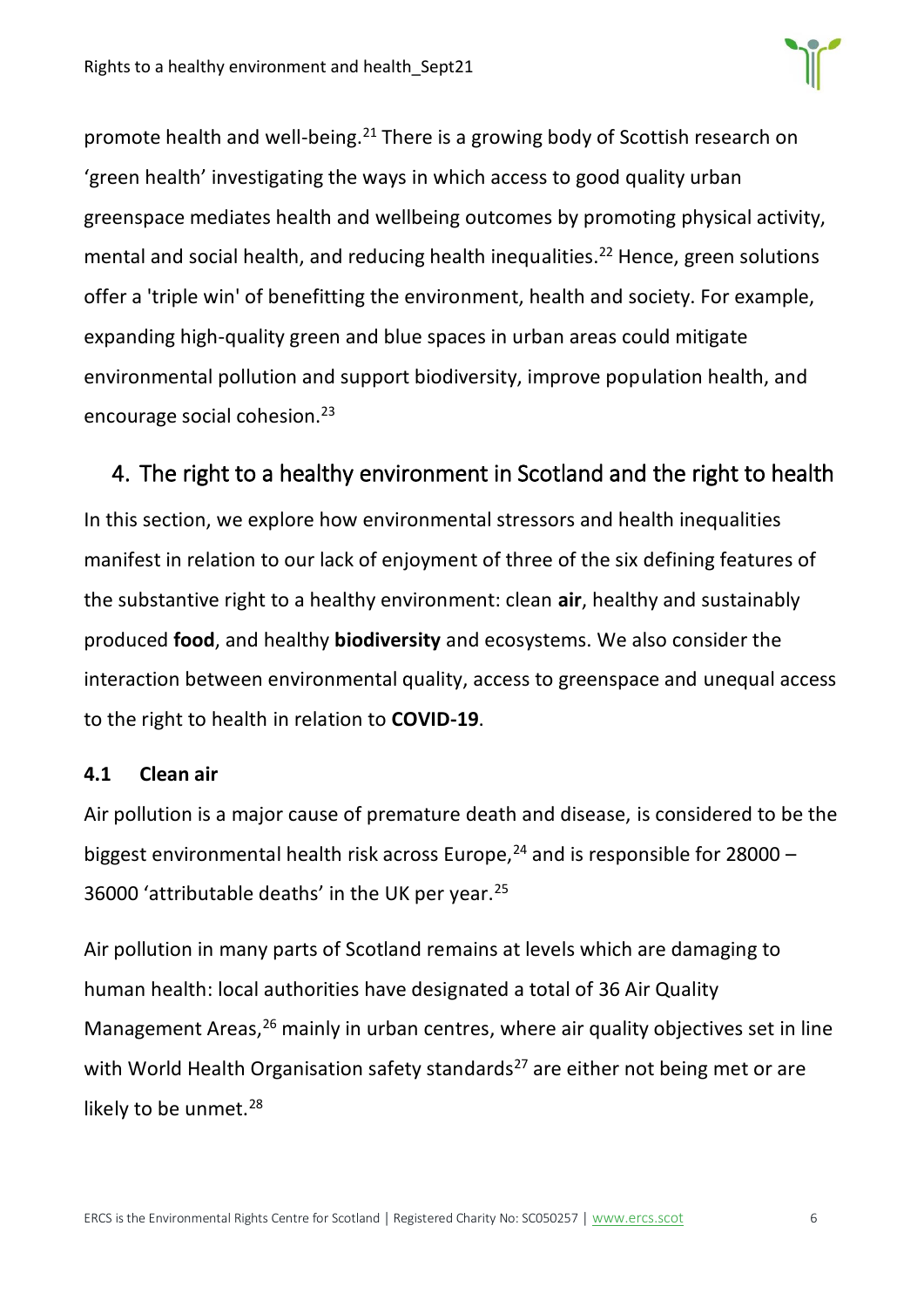

Whilst everyone's health is impacted by air pollution, it exacerbates health inequalities because it impacts particularly on individuals with pre-existing health conditions. A 2019 global review found that in addition to adversely impacting the lungs and heart, prolonged exposure to air pollution can affect every organ in the body.<sup>29</sup> WHO has evidenced the links between exposure to air pollution and type 2 diabetes, obesity, systemic inflammation, Alzheimer's disease and dementia;<sup>30</sup> and the International Agency for Research on Cancer has classified fine particulate air pollution (PM<sub>2.5</sub>) as a leading cause of cancer.<sup>31</sup> With respect to children, a Europeanwide study showed a link between exposure to air pollution and restricted foetal growth - which is linked with adverse respiratory health in childhood.<sup>32</sup> In the UK, an inquest into the death of Ella Adoo-Kissi-Debrah, who died in 2013 at the age of 9, found that air pollution, which was at illegal levels at the monitoring station one mile from her home, made a material contribution to her death.<sup>33</sup>

#### <span id="page-6-0"></span>**4.2 Healthy and sustainably produced food**

In Scotland, many people do not have access to healthy and sustainably produced food. First, in terms of access, food is unaffordable for many and there is increasing food poverty<sup>a</sup> with one in eleven people experiencing a worry that they will run out of food due to a lack of money or other resources.<sup>34</sup>

Second, in terms of 'healthy', the cheapest food is often detrimental to our health.<sup>35</sup> Moreover, Public Health Scotland notes that people on low incomes and those living in deprived areas often consume a less healthy diet and are therefore more likely to experience the adverse health outcomes associated with a poor diet. This is partly

a [Public Health Scotland defines](http://www.healthscotland.scot/health-inequalities/fundamental-causes/poverty/food-poverty) food poverty as 'the inability to acquire or consume an adequate or sufficient quantity of food in socially acceptable ways, or the uncertainty that one will be able to do so.'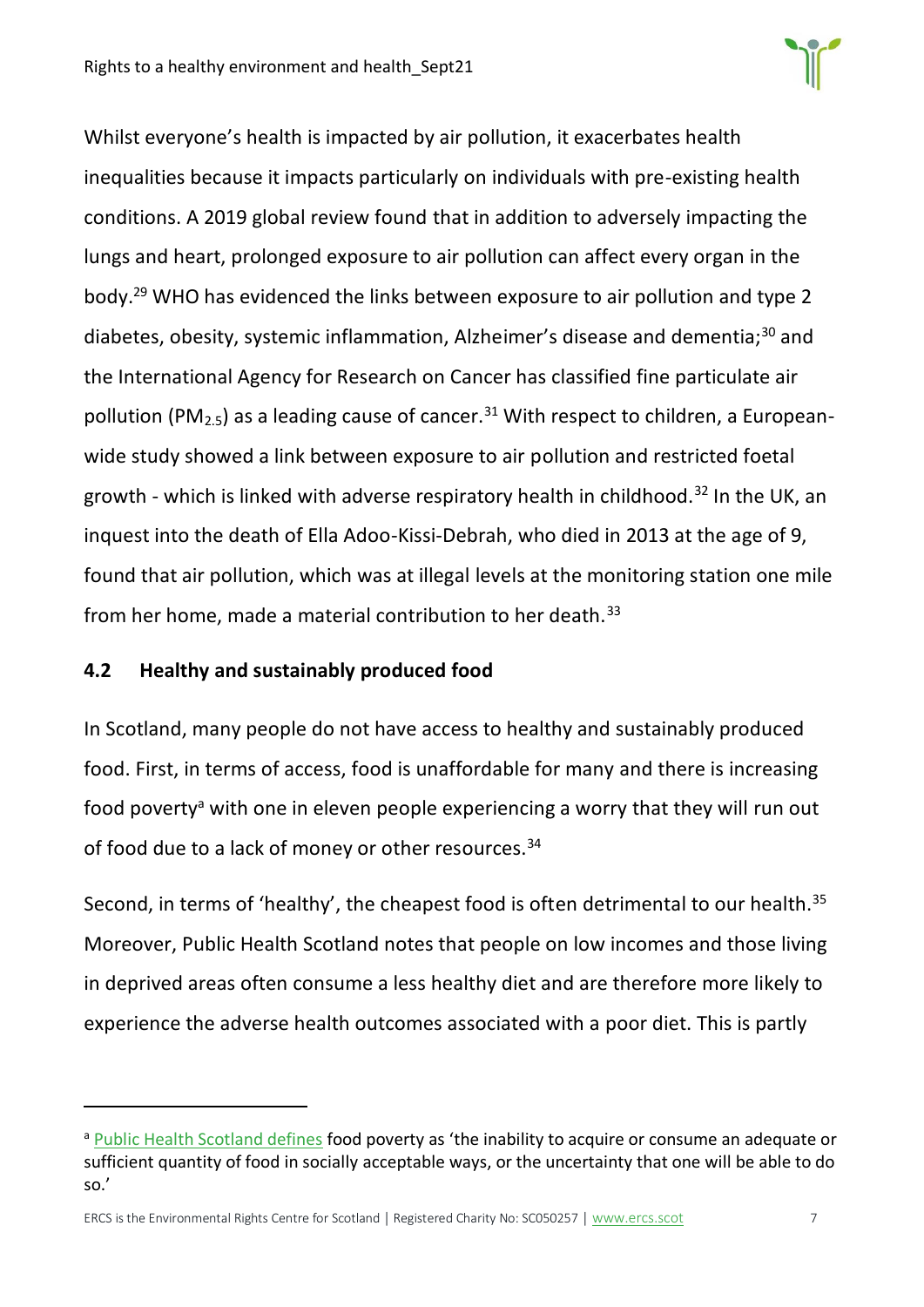attributable to them not having affordable healthy food options available where they live, widening health inequalities.<sup>36</sup>

Third, there are a number of adverse environmental impacts across the food supply chain, which have knock on impacts on our health. These include biodiversity loss and land use change from intensive farming,  $37$  impacts on water supplies,  $38$  and use of harmful chemicals in pesticides and fertilisers.<sup>39</sup>

You can find out more information on the right to food on the Scottish Food Coalition website. 40

#### <span id="page-7-0"></span>**4.3 Healthy biodiversity and ecosystems**

Biodiversity is in crisis.<sup>41</sup> In Scotland, 49% of species have declined in the last 25 years, and one in nine species is at risk of national extinction.<sup>42</sup> Scotland's biodiversity is now more depleted than in 88% of 240 countries and territories across the world.<sup>43</sup> Moreover, there is mounting evidence that biodiversity loss and climate changing activities make pandemics more likely. <sup>44</sup>

As well as the instrumental value of biodiversity (the practical reasons for needing a healthy environment), nature has a crucial intrinsic value (the emotional reasons): it is our 'green health service' and interacting with nature is an integral component in our right to the highest attainable standard of physical and mental health.<sup>45</sup> Yet, in 2019, 43% of people in living in the most deprived quintile visited the outdoors at least once per week, compared with 66% in the least deprived quintile.<sup>b46</sup> There continues to be inequality in the accessibility and quality of the nearest green (and

<sup>&</sup>lt;sup>b</sup> The most deprived quintile means the 20% most deprived areas in Scotland as defined by the Scottish Index of Multiple Deprivation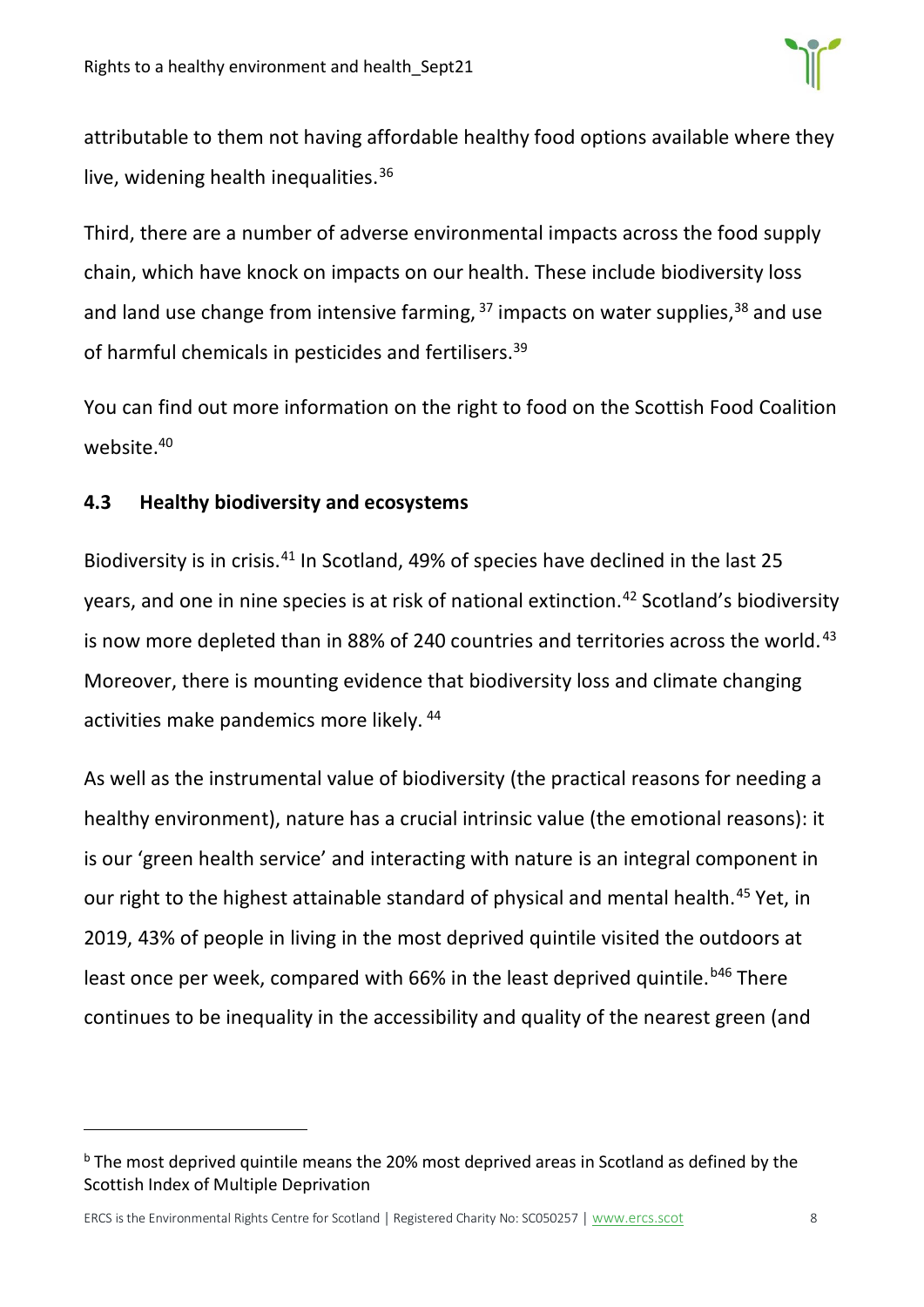

blue) space depending on where you live, $47$  and, understandably, the frequency of use of local greenspace is influenced by this.<sup>48</sup>

#### <span id="page-8-0"></span>**4.4 COVID-19 and access to greenspace**

COVID-19 has emphasised how the protection and realisation of our fundamental human rights depend on a healthy environment and tackling the climate and nature emergencies. It has also magnified pre-existing structural inequalities in society and impacted particularly on those already vulnerable to health inequalities, including those with disabilities or underlying health conditions.<sup>49</sup>

In Scotland, as well as poor access to greenspace, environmental burdens have been disproportionately experienced in deprived areas because of the cumulative impacts of polluting factories, legacies of contaminated land and landfill, and proximity to vacant and derelict land because of rapid deindustrialisation.<sup>50</sup> In addition to these burdens, there has also been an overall reduction in local environmental quality (litter, dog fouling, graffiti, fly-tipping, detritus and weeds) across Scotland.<sup>51</sup> This is declining more severely and at a faster rate in the most deprived communities, increasing the gap between them and the most affluent. $52$ 

The pandemic lockdown simultaneously brought in to focus the importance of local greenspace for our health and wellbeing, and the sharp inequalities in accessing nature and good quality greenspace.<sup>53</sup> In our unequal society, it is imperative that we work to make our spaces greener, healthier and wilder as a right for all.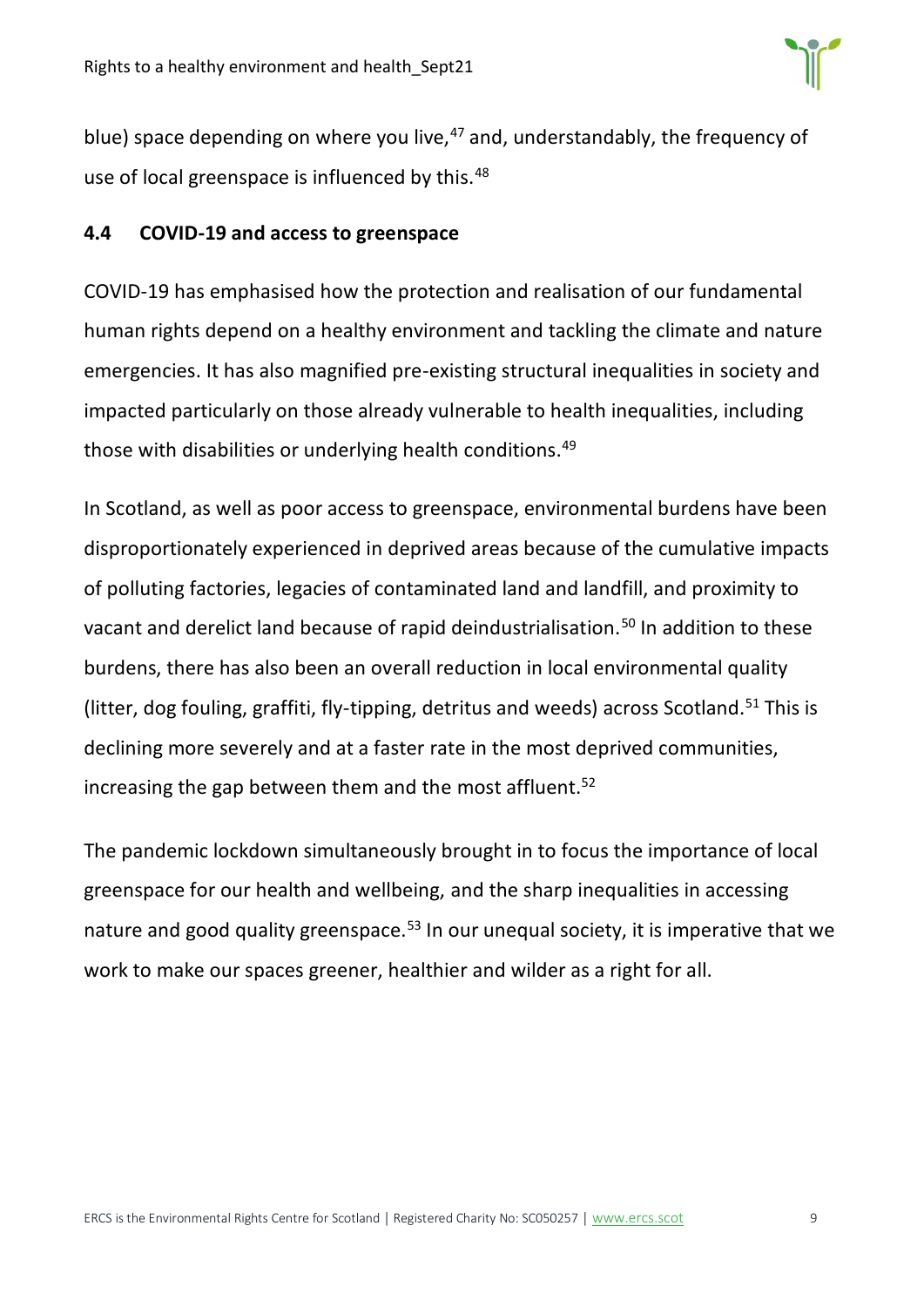

# <span id="page-9-0"></span>5. The transformative potential of incorporating the right to a healthy environment

The examples of air pollution, food poverty, biodiversity loss and access to greenspace, illustrate how environmental stressors are disproportionately impacting on those already experiencing poor health, poverty and/or place-based deprivation. The right to a healthy environment underpins the right to health and unless our environment is improved, infringements of the right to health cannot be fully addressed. Equally, the call for a just and green recovery from COVID-19 is gaining momentum and is needed to address the combination of accumulated debt, climate change and environmental degradation, which will inevitably impact on the most marginalised groups.<sup>54</sup>

Incorporation of the substantive human right to a healthy environment will include the six features recommended by the Taskforce: clean air, a safe climate, access to safe water and adequate sanitation, healthy and sustainably produced food, nontoxic environments in which to live, work, study and play, and healthy biodiversity and ecosystems. All of these features impact directly on our right to health. These features now require further defining and would place a legal obligation on the Scottish Government to meet the conditions to comply with the right. For example, the human right to a healthy environment could give an individual a legal basis to challenge Transport Scotland for approving road building projects that would worsen air pollution; or it may provide a basis for an action against the Scottish Government for failing to reach biodiversity targets.

The duty on Government to comply with the right at all times, combined with ability to hold them to account through the credible threat of public interest litigation, has the potential to transform policy. For this to be achieved, both the right to a healthy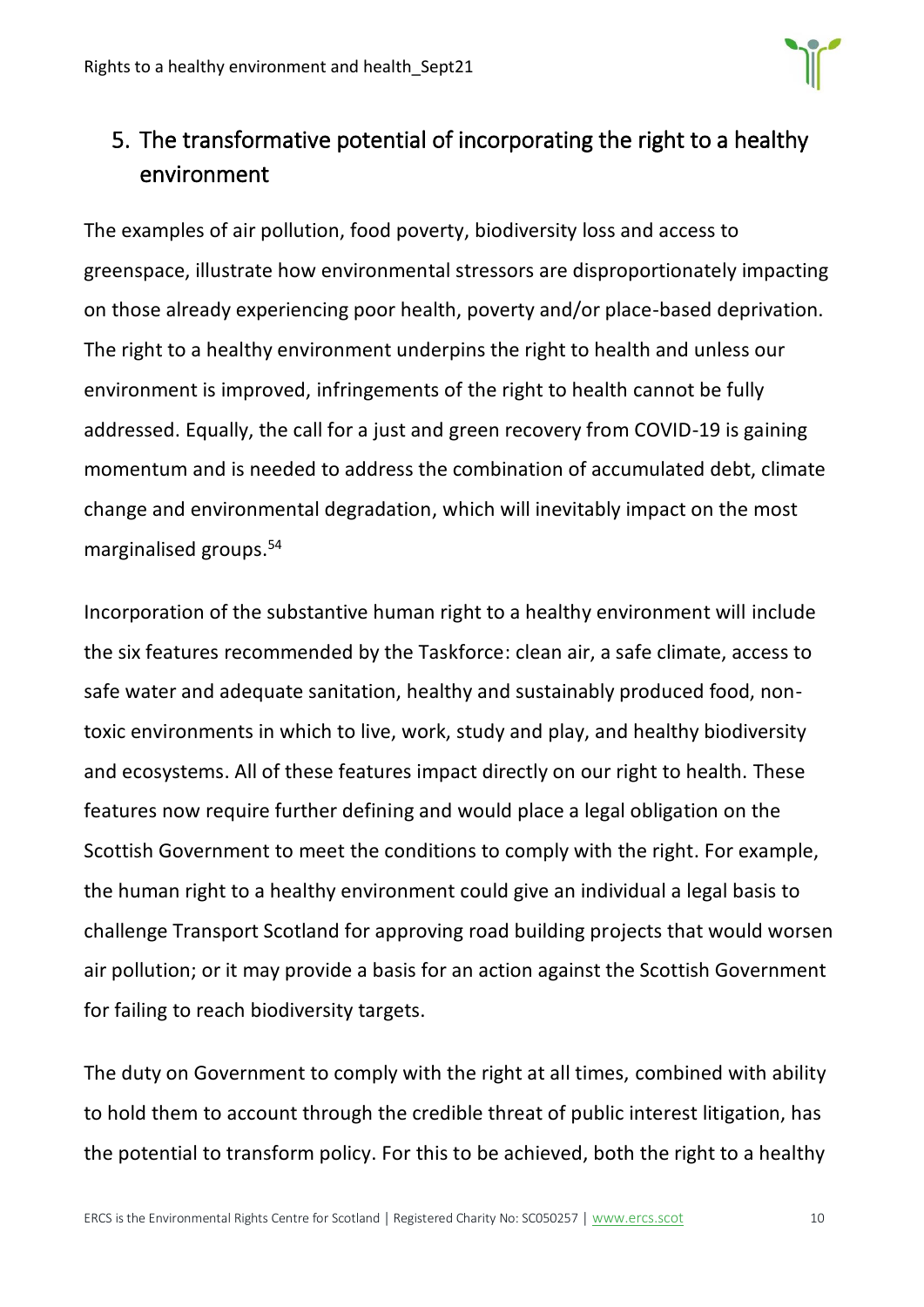

environment and the right to health must be articulated and incorporated with sufficient 'teeth' so that they can work in practice. These teeth must include as a minimum:

(1) further definition, according to agreed standards, of the six defining features of the substantive human right to a healthy environment;

(2) justiciable rights that are enforceable against state and non-state actors across all areas of policy;

(3) affordable access to justice, meaning the ability to enforce these rights before a court or independent tribunal; and

(4) effective remedies.

#### <span id="page-10-0"></span>6. Conclusion

**The substantive right to a healthy environment articulates features that are essential for everyone to enjoy the right to the highest attainable level of physical and mental health.** The incorporation of these two rights has the potential to 'connect the dots' between a healthy environment and healthy lives. It could help to reprioritise policy choices to reduce environmental health hazards and burdens, increase our access to nature, and make spaces greener, healthier and wilder for all of us.

*This briefing is published as part of a partnership project between the Human Rights Consortium Scotland and the Scottish Universities Legal Network on Europe (SULNE), funded by The Legal Education Foundation.*

*Human Rights Consortium Scotland • SCIO: SC050099 • [http://www.hrcscotland.org](http://www.hrcscotland.org/)*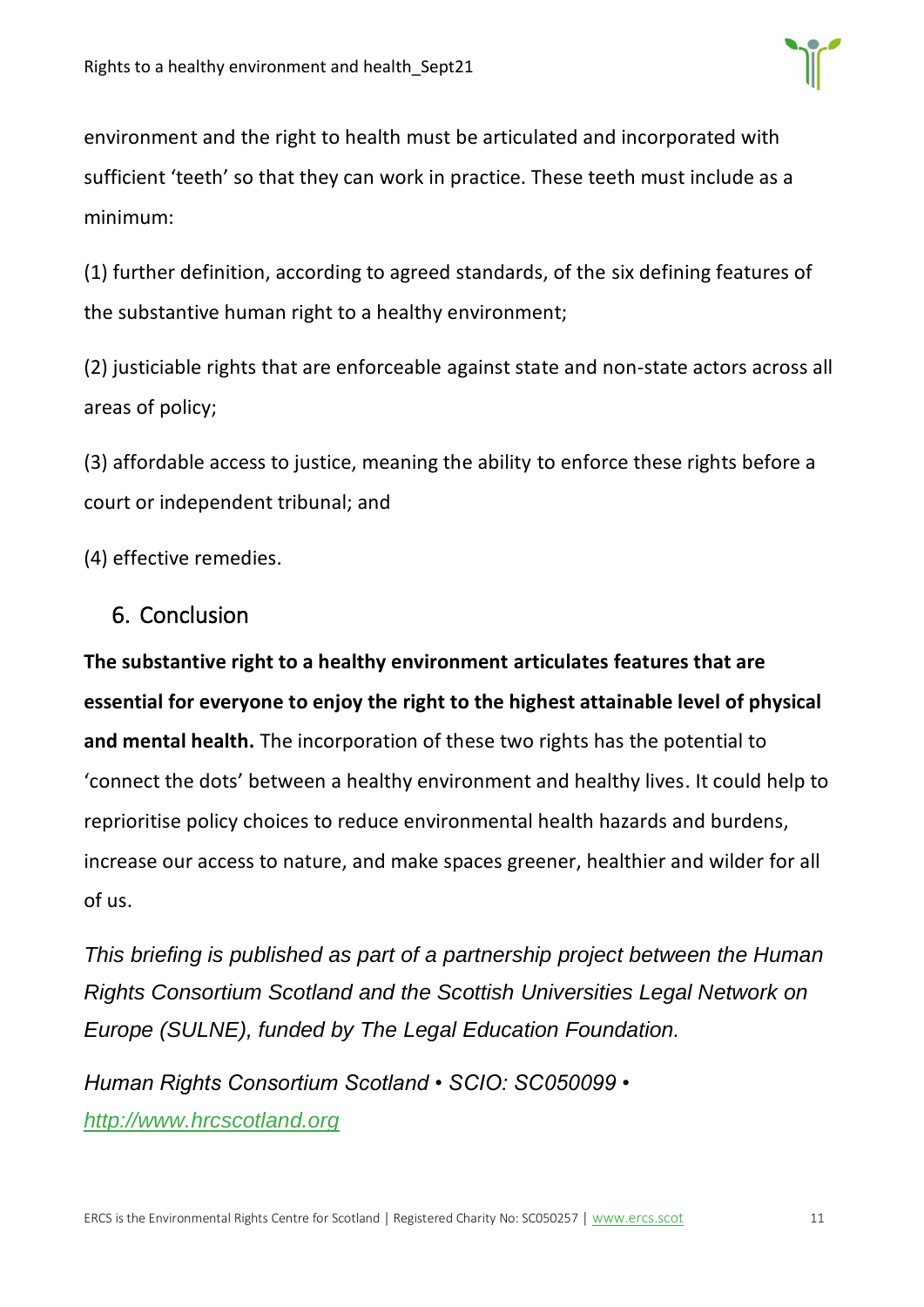

<sup>&</sup>lt;sup>1</sup> National Taskforce for Human Rights Leadership (Mar 2021) The National Taskforce for Human [Rights Leadership Report](https://www.gov.scot/binaries/content/documents/govscot/publications/independent-report/2021/03/national-taskforce-human-rights-leadership-report/documents/national-taskforce-human-rights-leadership-report/national-taskforce-human-rights-leadership-report/govscot%3Adocument/national-taskforce-human-rights-leadership-report.pdf)

<sup>3</sup> Scottish Government (Sept 2021) [A Fairer, Greener Scotland: Programme for Government 2021-](https://www.gov.scot/publications/fairer-greener-scotland-programme-government-2021-22/) [22,](https://www.gov.scot/publications/fairer-greener-scotland-programme-government-2021-22/) p 10

<sup>4</sup> United Nations (1966) [International Covenant on Economic, Social and Cultural Rights](https://www.ohchr.org/en/professionalinterest/pages/cescr.aspx) ('ICESCR'), Art 12

<sup>5</sup> World Health Organisation (Dec 2017) [Human Rights and Health Factsheet](https://www.who.int/news-room/fact-sheets/detail/human-rights-and-health)

<sup>6</sup> UN Committee on Economic, Social and Cultural Rights (2000) [General Comment 14](https://docstore.ohchr.org/SelfServices/FilesHandler.ashx?enc=4slQ6QSmlBEDzFEovLCuW1AVC1NkPsgUedPlF1vfPMJ2c7ey6PAz2qaojTzDJmC0y%2B9t%2BsAtGDNzdEqA6SuP2r0w%2F6sVBGTpvTSCbiOr4XVFTqhQY65auTFbQRPWNDxL)

<sup>7</sup> National Taskforce for Human Rights Leadership (Mar 2021) The National Taskforce for Human [Rights Leadership Report,](https://www.gov.scot/binaries/content/documents/govscot/publications/independent-report/2021/03/national-taskforce-human-rights-leadership-report/documents/national-taskforce-human-rights-leadership-report/national-taskforce-human-rights-leadership-report/govscot%3Adocument/national-taskforce-human-rights-leadership-report.pdf) Recommendation 2

 $8$  Taskforce report, p 77 (emphasis added)

<sup>9</sup> United Nations General Assembly (Dec 2019) Right to a Healthy Environment: Good Practices: [Report of the Special Rapporteur on the issue of human rights obligations relating to the enjoyment](https://undocs.org/A/HRC/43/53)  [of a safe, clean, healthy and sustainable environment](https://undocs.org/A/HRC/43/53)

 $10$  Ibid., p 4

<sup>11</sup> Boyd (2011) [The Environmental Rights Revolution;](https://www.researchgate.net/publication/265725929_The_Environmental_Rights_Revolution_A_Global_Study_of_Constitutions_Human_Rights_and_the_Environment_by_David_R_Boyd_review) Jeffords and Minkler (2016) Do constitutions [matter? The effects of constitutional environmental provisions on environmental outcomes,](https://onlinelibrary.wiley.com/doi/abs/10.1111/kykl.12112) *Kyklos*, 69(2): 294–335; Jeffords (2016) [On the temporal effects of static constitutional environmental](https://www.elgaronline.com/view/journals/jhre/7-1/jhre.2016.01.04.xml)  [rights provisions on access to improved sanitation facilities and water sources,](https://www.elgaronline.com/view/journals/jhre/7-1/jhre.2016.01.04.xml) *Journal of Human Rights and the Environment*, 7(1): 74–110

<sup>12</sup> United Nations Economic Commission for Europe (1998) Convention on Access to Information, [Public Participation in Decision-making and Access to Justic](https://unece.org/environment-policy/public-participation/aarhus-convention/text)e in Environmental Matters ('Aarhus [Convention'\)](https://unece.org/environment-policy/public-participation/aarhus-convention/text)

<sup>13</sup> Aarhus Meeting of the Parties (2011) Decision IV/9i on compliance by the United Kingdom of [Great Britain and Northern Ireland;](https://unece.org/DAM/env/pp/mop4/Documents/Excerpts/Decision_IV-9i_Compliance_by_UK_e.pdf) (2014) [Decision V/9n on compliance by the United Kingdom of](https://unece.org/fileadmin/DAM/env/pp/mop5/Documents/Post_session_docs/Decision_excerpts_in_English/Decision_V_9n_on_compliance_by_the_United_Kingdom_of_Great_Britain_and_Northern_Ireland.pdf)  [Great Britain and Northern Ireland](https://unece.org/fileadmin/DAM/env/pp/mop5/Documents/Post_session_docs/Decision_excerpts_in_English/Decision_V_9n_on_compliance_by_the_United_Kingdom_of_Great_Britain_and_Northern_Ireland.pdf) § 2(a); (2017) [Decision VI/8k concerning compliance by the](https://unece.org/fileadmin/DAM/env/pp/mop6/in-session_docs/ECE_MP.PP_2017_CRP.6_E_United_Kingdom.pdf)  [United Kingdom of Great Britain and Northern Ireland with its obligations under the Convention;](https://unece.org/fileadmin/DAM/env/pp/mop6/in-session_docs/ECE_MP.PP_2017_CRP.6_E_United_Kingdom.pdf) Environmental Rights Centre for Scotland (Sept 2021) [Access to justice on the environment, and](https://www.ercs.scot/wp/wp-content/uploads/2021/09/Access_to_environmental_justice_Sept21_v4-1.pdf)  [whether Scotland is providing it](https://www.ercs.scot/wp/wp-content/uploads/2021/09/Access_to_environmental_justice_Sept21_v4-1.pdf)

<sup>14</sup> [Environmental Rights Centre for Scotland](https://www.ercs.scot/) (website accessed 26 Aug 2021); Friends of the Earth Scotland (website accessed 17 Aug 2021), [Environmental Rights](https://foe.scot/campaign/environmental-rights/)

<sup>15</sup> NHS Health Scotland (2016) [Health inequalities: What are they? How do we reduce them?](http://www.healthscotland.scot/media/1086/health-inequalities-what-are-they-how-do-we-reduce-them-mar16.pdf)

<sup>16</sup> Public Health Scotland (website accessed 18 Aug 2021) [What are health inequalities?](http://www.healthscotland.scot/health-inequalities/what-are-health-inequalities)  $17$  Ibid.

<sup>18</sup> NHS Health Scotland (2016) [Health inequalities: What are they? How do we reduce them?](http://www.healthscotland.scot/media/1086/health-inequalities-what-are-they-how-do-we-reduce-them-mar16.pdf)

<sup>19</sup> European Environment Agency (2019) Healthy environment, healthy lives: how the environment [influences health](https://www.eea.europa.eu/publications/healthy-environment-healthy-lives)

[and well-being in Europe,](https://www.eea.europa.eu/publications/healthy-environment-healthy-lives) p 6

 $20$  Ibid., p 7:

<sup>21</sup> Ibid.; [Greenspace Scotland](https://www.greenspacescotland.org.uk/) (website accessed 25 Aug 2021); World Health Organization (2017) [Urban Green Interventions and Health -](http://www.euro.who.int/en/health-topics/environment-and-health/urban-health/publications/2017/urban-green-space-interventions-and-health-a-review-of-impacts-and-effectiveness.-full-report-2017) A Review of Impacts and Effectiveness; World Health Organization (2016) [Urban Green Spaces and Health](http://www.euro.who.int/en/health-topics/environment-and-health/urban-health/publications/2016/urban-green-spaces-and-health-a-review-of-evidence-2016) – A Review of Evidence; James Hutton Institute

<sup>&</sup>lt;sup>2</sup> Ibid., Recommendations 1(b) and 2; United Nations (1966) International Covenant on Economic, [Social and Cultural Rights](https://www.ohchr.org/en/professionalinterest/pages/cescr.aspx) ('ICESCR'), Art 12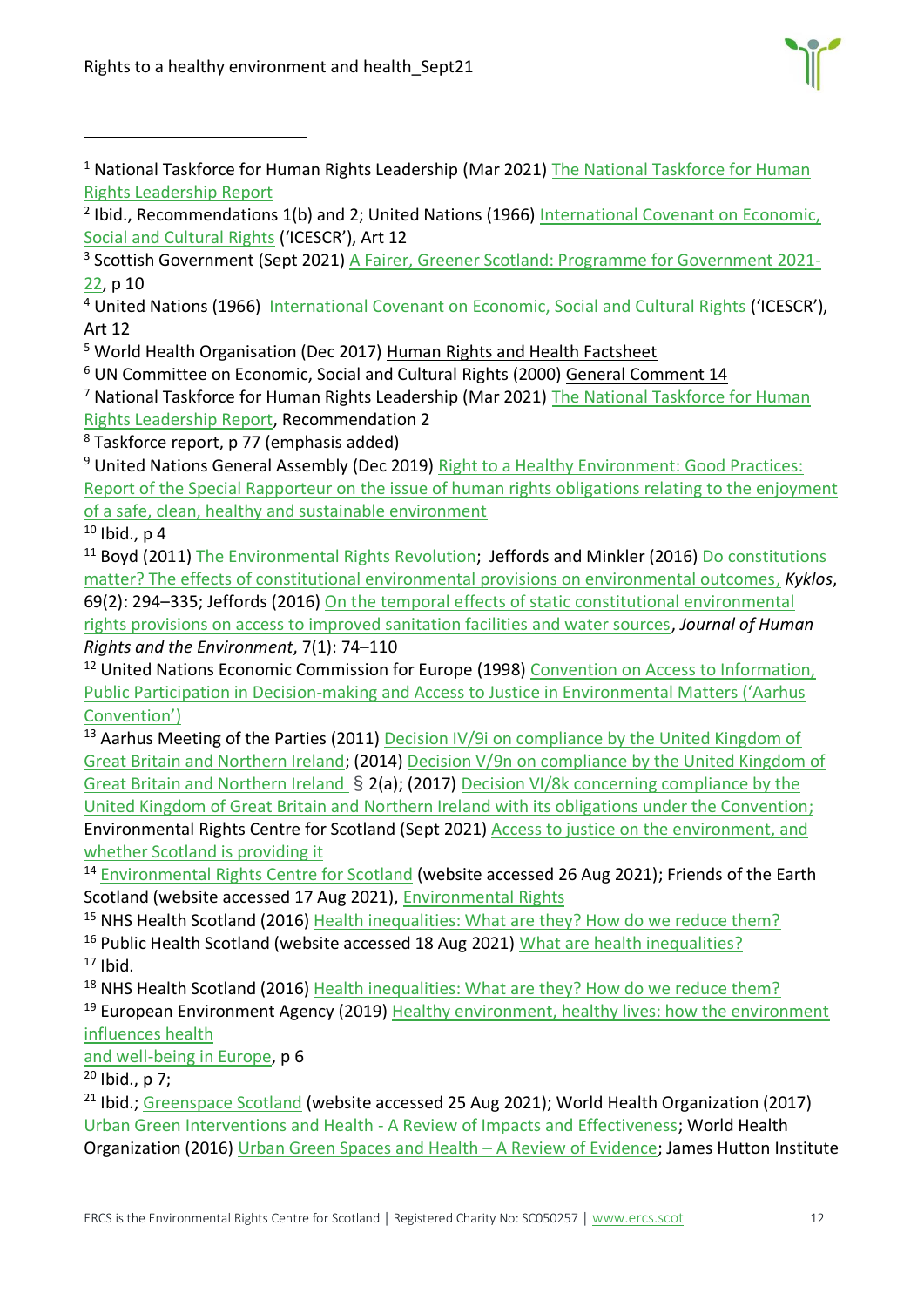et al. (2014) [GreenHealth. Contribution of green and open space to public health and wellbeing.](https://www.hutton.ac.uk/research/projects/green-health.)  [Final Report. Project no. MLU/ECA/UGW/847/08;](https://www.hutton.ac.uk/research/projects/green-health.) Centre for Research on Environment, Society and Health (2019) [Green Spaces and Health](https://cresh.org.uk/cresh-themes/green-spaces-and-health/)

<sup>22</sup> [Greenspace Scotland](https://www.greenspacescotland.org.uk/) (website accessed 25 Aug 2021); K Ord et al. (2013), Is Level of Neighbourhood Green Space Associated with Physical Activity in Green Space? *The International Journal Of Behavioral Nutrition And Physical Activity* 10(1):127-127.; J Pearce et al. (2016), Life Course, Green Space and Health: Incorporating Place into Life Course Epidemiology. *International Journal of Environmental Research and Public Health* 13:1-11; C Ward Thompson et al. (2013). Woodland Improvements in Deprived Urban Communities: What Impact Do They Have on People's Activities and Quality of Life? *Landscape and Urban Planning* 118:79-89

<sup>23</sup> European Environment Agency (2019) Healthy environment, healthy lives: how the environment influences health [and well-being in Europe](https://www.eea.europa.eu/publications/healthy-environment-healthy-lives)

<sup>24</sup> European Environment Agency (website accessed 18 Aug 2021) Air pollution: how it affects our [health](https://www.eea.europa.eu/themes/air/health-impacts-of-air-pollution)

<sup>25</sup> Committee on the Medical Effects of Air Pollutants (2018) **Associations of long-term average** concentrations of [nitrogen dioxide with mortality](https://assets.publishing.service.gov.uk/government/uploads/system/uploads/attachment_data/file/734799/COMEAP_NO2_Report.pdf)

<sup>26</sup> Ricardo Energy & Environment, [Air Quality](http://www.scottishairquality.scot/laqm/aqma) in Scotland Website (accessed 7 Jun 2021) Air Quality [Management Areas](http://www.scottishairquality.scot/laqm/aqma)

<sup>27</sup> Ricardo Energy & Environment, Air Quality in Scotland Website (accessed 7 Jun 2021) Standards: [Air Quality Standards and Objectives](http://www.scottishairquality.scot/air-quality/standards)

<sup>28</sup> United Kingdom (1995) [Environment Act,](https://www.legislation.gov.uk/ukpga/1995/25/contents) s 83(1)

<sup>29</sup> Schraufnagel et al., Air Pollution and Noncommunicable Diseases: A Review by the Forum of International Respirat[ory Societies' Environmental Committee, Part 2: Air Pollution and Organ](https://www.ncbi.nlm.nih.gov/pmc/articles/PMC6904854/)  [Systems,](https://www.ncbi.nlm.nih.gov/pmc/articles/PMC6904854/) *Chest*, 155(2): 417-426

<sup>30</sup> World Health Organisation (Oct 2015) Expert Consultation: Available evidence for the future [update of the WHO Global Air Quality Guidelines \(AQGs\)](https://www.euro.who.int/__data/assets/pdf_file/0013/301720/Evidence-future-update-AQGs-mtg-report-Bonn-sept-oct-15.pdf) 

 $31$  International Agency for Research on Cancer (17 Oct 2013) Outdoor air pollution a leading [environmental cause of cancer deaths](https://www.iarc.who.int/news-events/iarc-outdoor-air-pollution-a-leading-environmental-cause-of-cancer-deaths/)

<sup>32</sup> Pedersen et al (15 Oct 2013) Ambient air pollution and low birthweight: a European cohort study [\(ESCAPE\),](https://www.thelancet.com/journals/lanres/article/PIIS2213-2600(13)70192-9/fulltext) *The Lancet Respiratory Magazine* 1(9): 695-704

<sup>33</sup> BBC News Online (16 Dec 2020) Ella Adoo-Kissi-Debrah: Air pollution a factor in girl's death, [inquest finds](https://www.bbc.co.uk/news/uk-england-london-55330945)

<sup>34</sup> Scottish Government (2019) [Scottish Health Survey: Supplementary Tables,](https://www.gov.scot/publications/scottish-health-survey-2019-supplementary-tables/) Spreadsheet 16, Table 785; Public Health Scotland (website accessed 26 Aug 2021) [Food Poverty](http://www.healthscotland.scot/health-inequalities/fundamental-causes/poverty/food-poverty)

<sup>35</sup> Food Standards Scotland (2020) [The Scottish Diet: It needs to change,](https://www.foodstandards.gov.scot/downloads/Situation_Report_-_The_Scottish_Diet_It_Needs_to_Change_%282020_update%29.pdf) p 4

<sup>36</sup> Public Health Scotland (website accessed 16 Aug 2021) [Diet and healthy weight](http://www.healthscotland.scot/health-topics/diet-and-healthy-weight/food-and-diet)

<sup>37</sup> A Arneth et al (2019) Framing and Context in Climate Change and Land: an IPCC special report on [climate change, desertification, land degradation, sustainable land management, food security, and](https://www.ipcc.ch/site/assets/uploads/sites/4/2019/12/04_Chapter-1.pdf#page=3)  [greenhouse gas fluxes in terrestrial ecosystems](https://www.ipcc.ch/site/assets/uploads/sites/4/2019/12/04_Chapter-1.pdf#page=3)

 $38$  Ibid.

<sup>39</sup> [Pesticide Action Network UK](https://www.pan-uk.org/pesticides-agriculture-uk/) (website accessed 25 Aug 2021)

<sup>40</sup> [Scottish Food Coalition](https://www.foodcoalition.scot/) (website accessed 25 Aug 2021)

<sup>41</sup> Thomas et al (2004) [Extinction risk from climate change,](https://www.nature.com/articles/nature02121) *Nature* Vol. 427, pp. 145–148

<sup>42</sup> State of Nature Partnership (2019) [The State of Nature 2019 report,](https://nbn.org.uk/wp-content/uploads/2019/09/State-of-Nature-2019-UK-full-report.pdf) p 72.